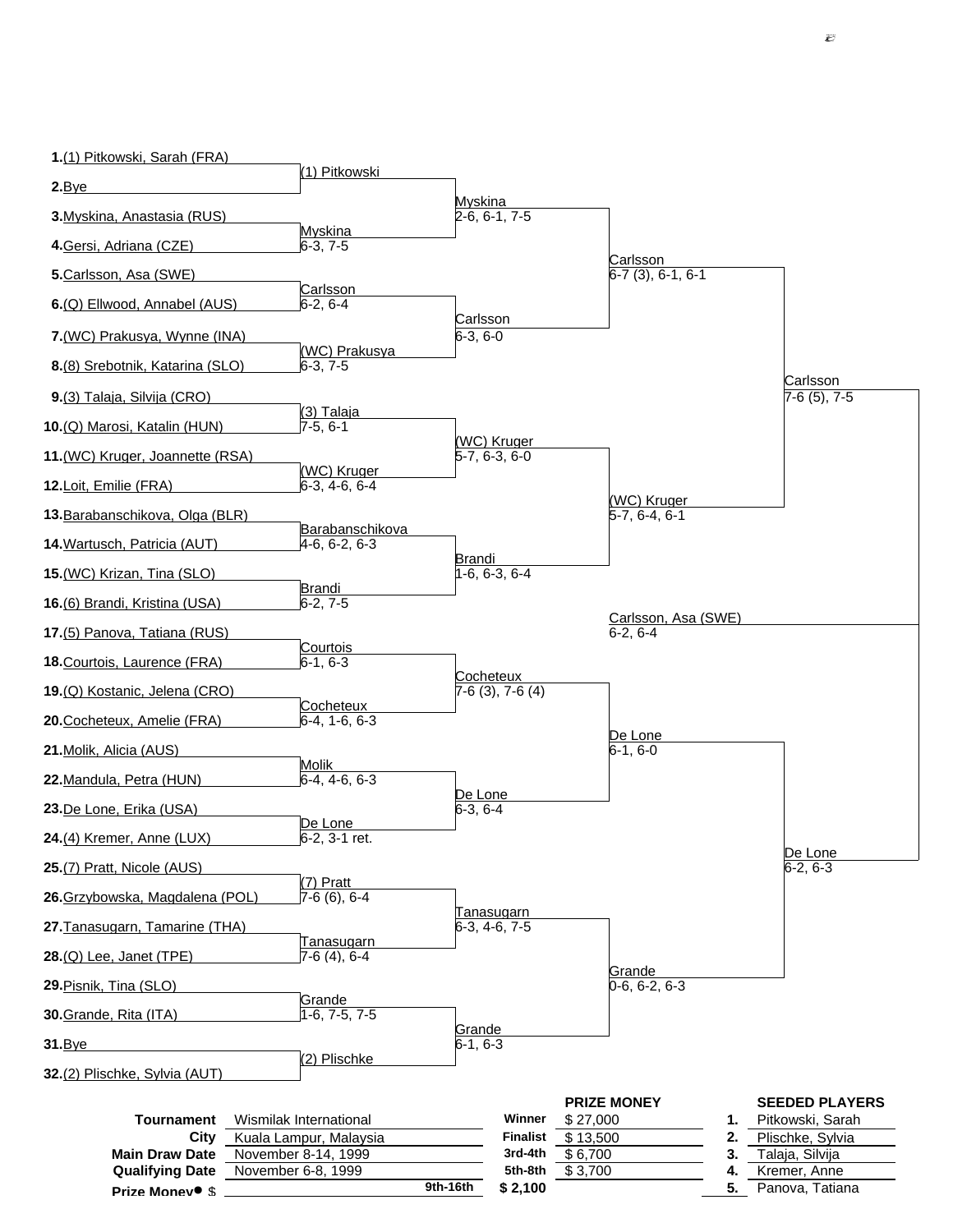**Draw** 30 M / 32 Q / 16 D **17th-32n** \$ 1,300 **6.** Brandi, Kristina **Surface** Hardcourt / Outdoors **33rd-56t** --- **7.** Pratt, Nicole **Draw**  $\frac{30 \text{ M}/32 \text{ Q}/16 \text{ D}}{\text{Surface } \frac{\text{Hardcount}/\text{Outdoors}}{\text{Hardcount}/\text{Outdoors}}}$  17th-32n  $\frac{$1,300}{$1,300}$  **6.** Brandi, Kristina **8.** Strandi, Kristina **8.** Strandi, Kristina **8.** Strandi, Kristina **8.** Strandi, Katarina **8.** Strandi,